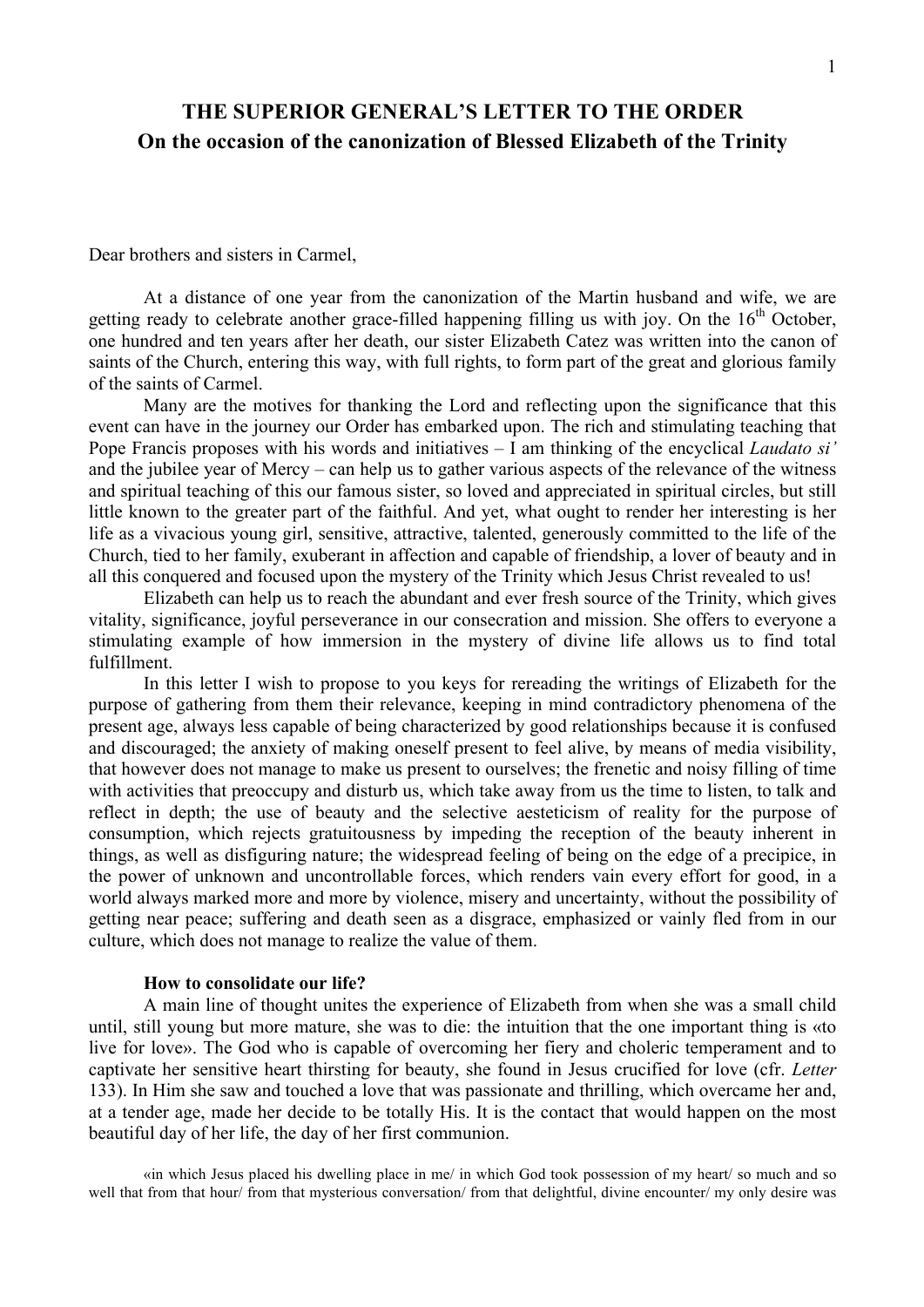to give my life/ to give back a little of his great love/ to the Beloved in the Eucharist/ who reposes in my weak heart/ inundating it with all his favours» (*Poetry* 47).

The difficulties she had to face in the process of becoming mature – such as the contrast between the desire to enter Carmel and the opposition of her most loved mother; the desire to remain recollected in intimacy with Jesus and to take part in the feasts by dancing, where young men fascinated by her beauty paid attention to her; the feeling of being called to solitude, which required detachment and separation, and being involved in so many artistic and social activities; giving her whole heart to God and at the same time being ready to help and be affectionate with her friends – they found their solution in the attraction exerted on her by «the too great love» of Christ, which shines forth from the cross, the wood that is capable «of lighting the flame of love» (*Letters* 138).

Among the passages most loved by Elizabeth is the beginning of the hymn in the letter to the Ephesians, where Saint Paul announces the glorious destiny of man by saying that we have been thought of, blessed and predestined from eternity «to be holy and faultless before him in love» (*Ep*  1:4). Because of this «souls who chat about their own self, who are preoccupied about their sensitivity, dally with a useless thought or whatever desire, scatter their strength», «as it is not ordered towards God» (*Last retreat*, 3). All that is not done for God is worthless (cfr. *Letters* 340), It empties instead of filling, it scatters instead of gathering together. It is not activity that disperses, but not believing «that a Being called Love dwells in us» (*Letters* 330), not being united to the Being who loves us, to the Father who in Christ who awaits us in his house and with his Spirit who sustains us on our journey.

The great act of faith – Elizabeth reminds us, echoing the evangelist John — is to believe in this immense love God has for us (cfr. *Heaven in Faith*, 20). The unification of the person comes about then through the potency of the act of faith and reverberates in the feelings. Therefore to grow harmoniously, to be healed from the wounds of life and mature as a person, our objective ought not to be the cure of ones own self or the overcoming of our own weakness but, rather, to come out of ourselves, to leave aside our own self (cfr. *Last retreat*, 26) in an advantageous exchange with the self of Christ who «wants to consume our life to change it into his own: our own full of vice and his full of grace and glory, prepared exactly for us, if only we renounce our selves» (*Heaven in Faith*, 18).

The secret then is to recognize how much we are loved, fixing our eyes on the Master who came to light the fire of love and wants to see it burn in his disciples, so that it might spread visibly throughout the whole world. Divine love is so excessive and without measure, that it carries away the soul that permits him to do so, making it constant, no longer subject to the unforeseeable and inevitable disturbances of life, «because it sees the Invisible» and so then «it is no longer stopped by tastes or feelings»; it actually happens «that the more it is tried the more its faith grows, because it knows, so to say, how to overcome all obstacles so as to go to rest itself on the breast of infinite love, who does only works of love» (*Heaven in Faith*: 20). On the other hand, this is the human experience of the Son sent by the Father upon the earth and accepted by the humble Mother, this is the longing written into the being of every person, this is the grace of baptism which therefore constitutes a new birth, a permanent enlightenment for those who keep it in mind, the beginning of life eternal (cfr. *Heaven in Faith*, 2).

At the base of her immaturity lay indecision with respect to union with God, remaining centered upon herself and not choosing love. The action with which God transforms and unites us is a quasi physical phenomenon, a consummation of self love, of the fear of suffering, of vices, of aversion towards God, all of this requires us to let go our will in order to be grafted into love, the «double current between the One who is and the one who is not» (*Letter* 131).

## **Wretchedness, a place blessed by mercy**

If we want to become – with our consecration and our work – an efficient sign of the Father's action «we are called to keep our gaze fixed on mercy» (*Misericordiae vultus*, 3). Often, in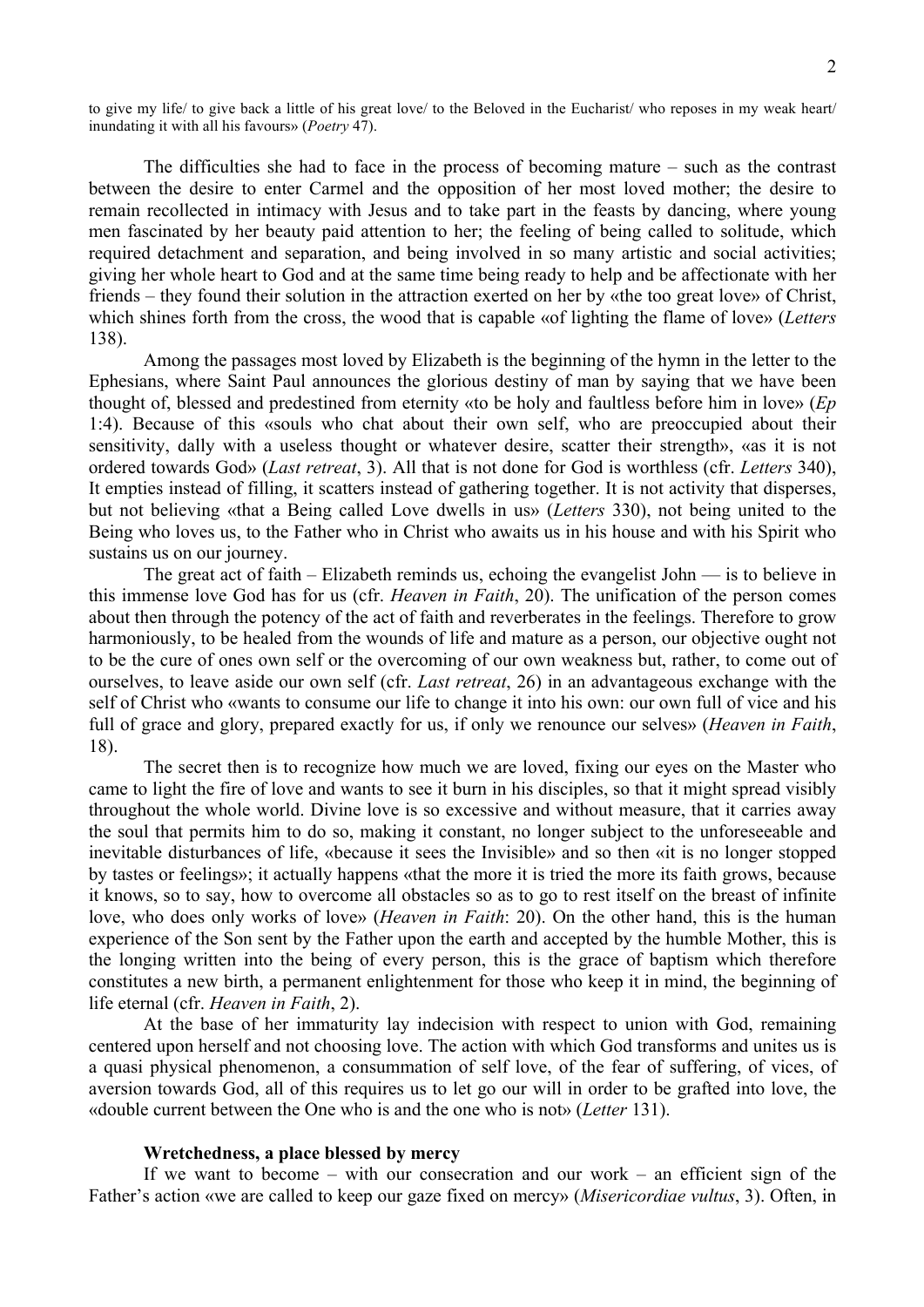fact, whether we formulate it, or it remains implicit, a question hovers in our mind which renders us sterile weakening our thrust and taking enthusiasm from us: what do I get out of my weakness? How much better it would be if it were not there, if only I were much stronger; if I were unassailable, how many problems less....and the ideal becomes unreachable! Thus the life of discomfort and frustration is set up before us.

Elizabeth reasons in a completely different manner, as also Pope Francis does, when contemplating the mystery of Jesus' passion, she say that the strength of tenderness is known only by accepting to enter into contact with the real life of others, without standing back at a distance from the human drama, by touching the suffering flesh of ourselves and others (cfr. *Evangelii gaudium*, 269-270). Speaking to her sister Guite, our saint suggests to her to cancel the word discouragement from her vocabulary: the more weakness is felt and the Lord seems hidden, the more it is necessary to rejoice, reminding yourself that «the abyss of your misery attracts the abyss of his mercy» (Letter 298). The interior life is fathomless because in it is the God who loves us without any shadow of change, an abyss of love that we posses within us (cfr. *Letter* 292).

If we use the light of faith we find trust and love, which permit us to descend into our depths, instead of remaining rigid on the rippling surface of the sea of life. In this way we experience the abyss that is God, inseparably tied to our being and, reaching the bottom, «the divine impact will take place; it is down there that the abyss of our nothingness, of our destitution will encounter the abyss of mercy, the immensity of all of God» (*Heaven in Faith*: 4).

Only by recognizing this truth, which is the heart of the Gospel message, is it possible to recognize «God under the veil of humanity» (*Last retreat*: 4) and to hear from him the word in the present. If we want to find peace, we have to prostrate ourselves and throw ourselves «into the abyss of our nothingness»: from this will be born adoration, «from the ecstacy of love» (*Last retreat*: 21). From this derives trust: fear of our own weakness disappears, because «the Strong One is in me and his virtue is all-powerful; it operates, says the Apostle, far beyond what we could hope for» (*Letter* 333).

Therefore, how much hope is it possible to have if it is true that «the weakest soul, even the most guilty is the one that has more reasons to hope», given that «it possesses in itself a Saviour who wants to purify her in every moment» (*Letter* 249), since «his mission is that of pardoning» (*Letter* 145). We must see our nothingness, our poverty and powerlessness, recognizing calmly that we are not capable of progress and perseverance and place them before the mercy of the Master (cfr. *Heaven in Faith*: 12). In this way we can find freedom and peace which are the expression of reconciliation with ourselves in Christ – «He is in me, I am his sanctuary/ Oh, is it not the "vision of peace?" (*Poetry* 88) – desiring the He grows in us and, through this growth, becomes known to mankind. Therefore sanctity is truly within reach because it is found in a movement of descent, not of elevation:

«The All-powerful needs to descend/ to pour out the torrents of his love./ He is searching for a heart that wants to understand him/ and in this one he makes his abode./ [.....] "Look at me, you can better understand/ the gift of yourself, the annihilation/ To exalt myself I must always descend,/ that your repose might be in abasement!/ It is always here that meeting happens» (*Poetry* 91).

## **The Eucharist is the All of the Trinity who invades us**

The mystery of the Holy Trinity is the abyss into which Elizabeth, losing herself, finds herself (cfr. *Letter* 62). He is «an Immensity of love over flowing» (*Letter* 199), which soaks into and gives life to every fibre of being; that is poured into the soul in the measure that the person draws with faith on baptismal grace and is progressively conformed to Christ. The horizon of reality continues always to expand (cfr. *Letter* 89) and light is shed on everything, because Christ enters into the depths of the soul, «into those abysses in which only He lives» (*Letter* 125), making us participate in his way of looking at things, in his feelings, in his heart: «He *fascinates,* carries us away; under his gaze the horizon becomes so beautiful, so vast, so luminous....» (*Letter* 128). The Trinity is not an abstract and complicated truth but it is the life of the Three – as they are called –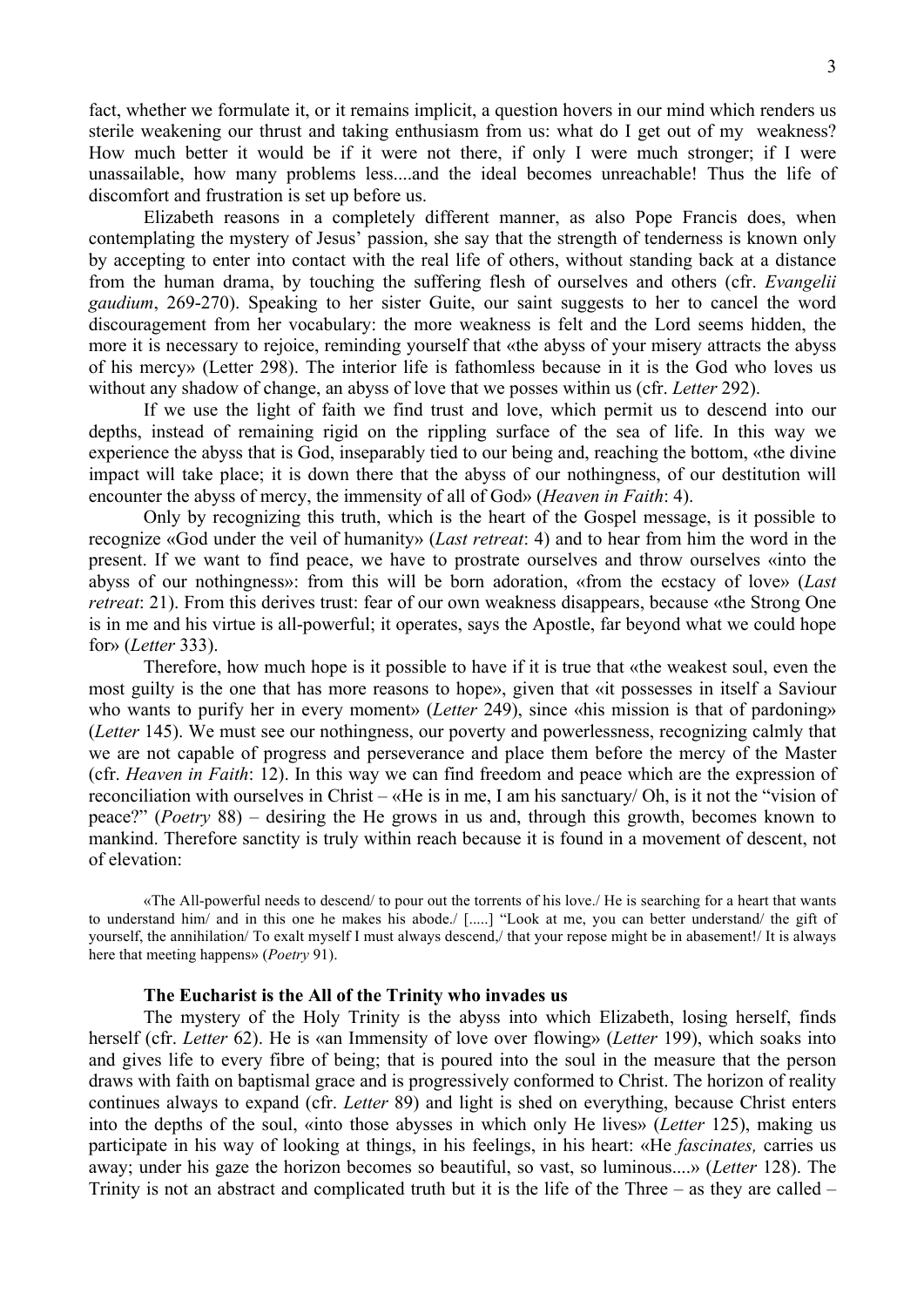who in their happy communion create the world and humanity involving them in the splendour of Love, Light and Life. God is the Father, his Son and their Spirit: our home, our intimacy, the paternal home from which we ought never leave» (*Heaven in Faith*: 2).

In the logic of faith, the existential roots and consequences of being Christian are strictly connected: to live in faith, to know the love of Christ crucified for us, to live in a light which renders beautiful even the most painful moments of life, to be transformed by the Spirit as happened in Mary, to live inhabited by the Trinity, to find the peace of heaven upon earth, for Elizabeth were synonymous.

The Eucharist is the key to this luminous and prophetic vision of life. In the experience of Elizabeth, from the day of her first Communion, sacramental Communion with Jesus and prolonged adoration of his constant giving of self to us were the experimental source, the door of communication, the place where flowed together all the illuminations and graces she received in her brief and most intense life. Entering the chapel while the Blessed Sacrament was exposed seemed to her «like glimpsing heaven, as it truly was, since the One whom I adore in faith is the same that those in glory contemplate face to face» (*Letter* 137). «Nothing tells us more about the love that is in God's heart than the Eucharist: it is union, consummation, it is he in us and us in him, is this not heaven upon earth? Heaven in Faith, in expectation of the vision face to face so desired». The wait for this encounter really makes «everything disappear and it seems you are already penetrating into the Mystery of God» (*Letter* 165). In the Eucharist the reality of heaven is made present, communicated and made personal for every soul by the Spirit, because heaven is «that which the Spirit creates in you» (*Letter* 239). The Eucharist is a reality so essential that Elizabeth committed herself to reach the goal of being worthy to receive the Eucharist daily (in a time when it was not the habitual practice): «Well then my God I have realized all my desires: to receive You every day and, between one Communion and the next, to live in union with You, in intimacy with You. Oh! This is Paradise on earth!» (*Diary*, 150). Like St Francis, Elizabeth considered the Eucharist strictly connected to Christmas, from which emanates the splendid light which makes visible to our eyes the disturbing Mystery of the Incarnation, the beginning of the fulfillment of salvation and the glorification of humanity through the outpouring of charity and intimate union with God, which by means of faith is accomplished in the human heart (cfr. *Poetry* 75, 86, 88, 91).

In this intimate transfusion of love, human experience changes radically. What can we discover and "touch with the hand" – of ourselves, of God, of others, of reality – by communicating with full confidence in the mystery of faith?

1) *In reality, we are another humanity.* If we think for a moment of the increasing burden there is – in our relationships, in complying with public opinion, in the growing up of young people – the visibility of our own image and making oneself "available" through snapshots of our own daily life showing our wish to be "for others", all this makes us aware of how different is what Elizabeth has to tell us and her own personal experience. For her it was not possible to be truly oneself and make oneself present to the other in a real and not transient manner, except by placing oneself in the depths in which we find our human image in the divine person of Christ– the visible image of the Father.

When a person does not know herself or does not become known as a space of personal communication, she does not represent and is not worth anything. Instead, by opening herself to the splendors of faith, the person «discovers her God present, living in her; she in turn remains present in him, in holy simplicity, and He guards her with jealous care» (*Last retreat*: 5). Everything becomes precious if we discover this invisible intimacy and seek to join our human experience with his, fixing our gaze on the mysteries of his life, seeking to intuit his feelings, which stand out in the Gospels, in order to make them our own: «it seems to me that it is necessary to come so close to the Master, to communicate with your soul, to make yourself aware of all of his movements and then depart like him into the Father's will» (*Letter* 158). The worth of our quotations would shoot up to the stars becoming through interior identification «the sacrament of Christ»; in every expression of our existence – joyful or sad, strength or weakness – we can «give to our all-holy God, the allloving God crucified». This entails «allowing oneself to transform into the one same image with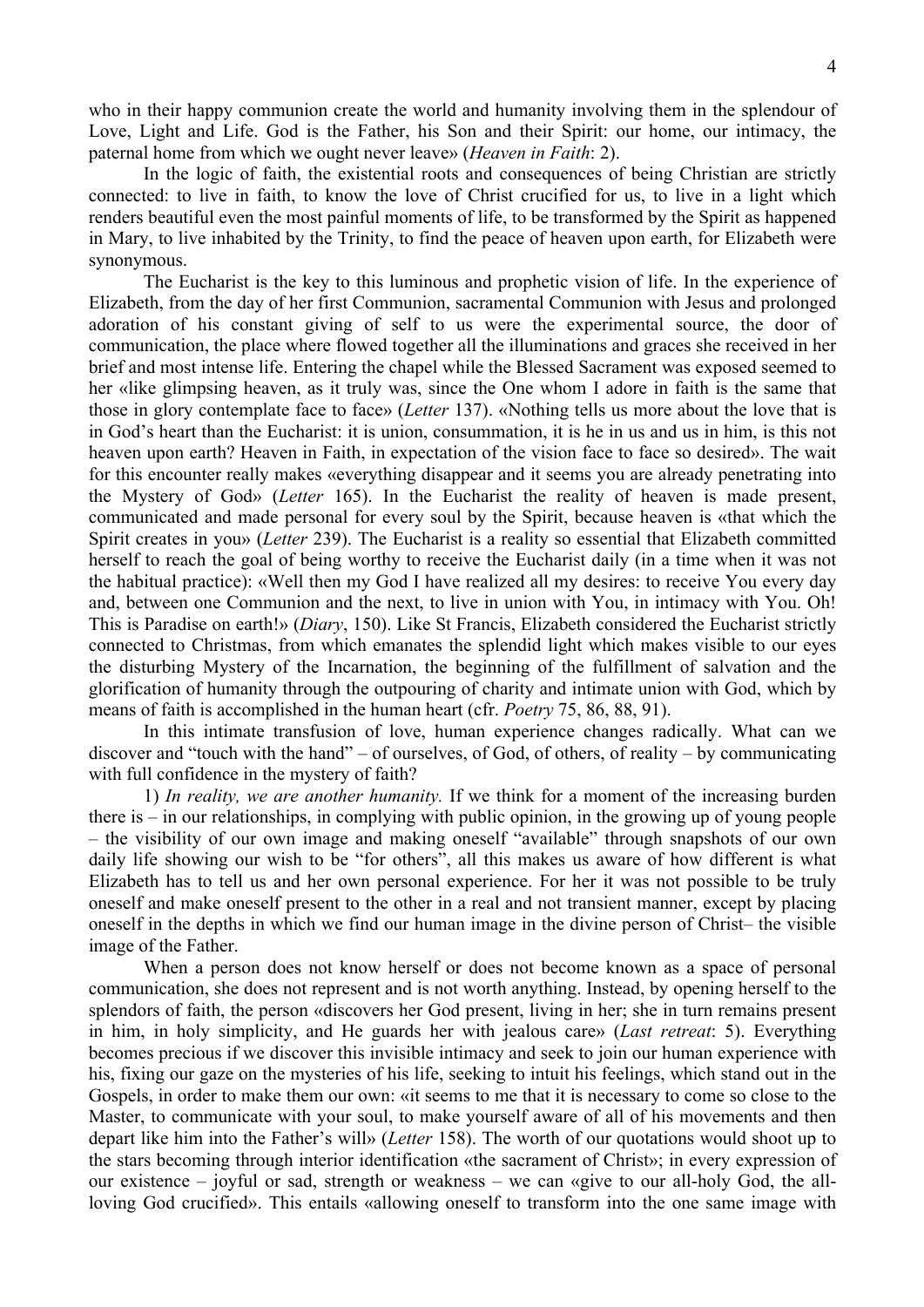him» by means of «faith, which gazes and prays without ceasing; the will, imprisoned and which no longer turns back; a true heart, pure, which beats under the blessing of the Master» (*Intimate notes* 14). This Pauline-Carmelite mystic overcomes the vain attempt to find oneself in the recognition of others, by which we expose our superficiality and our inability; we find ourselves and the other by searching for the Other, keeping ourselves aware that we are – all of us – made in the image of Christ:

«That I may be for him another humanity in which he renews all his Mystery. And you, O Father bend down upon your poor little creature, "cover her with your shadow" (cfr *Mt* 17:5) and see in her nothing but the "Beloved in whom you have placed all your delight" (cfr. ivi)» (*Intimate notes* 15).

2) *To become persons of communication, who radiate him.* Every person carries within himself those who have played an important part in his life: the persons who generate him, those who have contributed to his formation, those who have been at his side in the crucial moments of life. On meeting together, we encounter and communicate also something of the persons we carry in our being.

The sublime mystery of the «new incarnation», that is accomplished in the soul, allowing oneself to love from the Crucified one, right down to ones own wretchedness, loving him in our turn out of gratitude "until we are drained", is the «no longer I, it is He who lives in me» (*Poetry* 75), which allows Love incarnate in Christ to radiate out (Cfr. *Intimate notes* 15). The communion, which people of good will are searching to build and which in our epoch continues to be wounded and offended, can be realized only in the measure the divine will of «restoring all things in Christ» is realized. The road is marked out and Elizabeth describes it in this manner: Let us contemplate this adored image, holding ourselves without ceasing under the light which emanate from it so that it becomes imprinted in us; then we will face up to everything with the same attitude our holy Master would use» (*Heaven in faith:* 27).

Love of Christ, the Church and people go hand in hand and support each other in turn. Unifying ourselves with Christ in order to have «the soul full of his soul, full of his prayer, all the being captured and given» and «enter into all his joys, share all his sadness», makes us «to be fruitful, co-redeemers, generating souls to grace, multiplying the adopted children of the Father, Christ's redeemed, coheirs to his glory» (*Intimate notes* 13). To render glory to God is to render Christ visible – his life – in our existence. Here is revealed that inconstancy and listlessness in prayer are proportional to how much we are not aware of this vocation which is our identity: «I will be in communion by it with the One who is a consuming fire, so that by this he transforms me continually into himself, so that she may render him glory» (*Letter* 328). But the soul, touched by the Holy Spirit, «will become like a flame of love that spreads out into all the members of the Body of Christ which is the Church» (*Letter* 250). Only thus «by our generosity/ will we help holy Church/ and love will be seen to reign/ a prelude of divine dwelling» (*Poetry* 94); «to live by love, to live by his life/ is what makes us his apostles./ So great is the power of a captive soul/ I believe that she obtains everything» (*Poetry* 77).

3) *Living suffering as a blessing.* It is true that we are not created to suffer but to be joyful, not to die but to live, and we should add: not to possess ourselves egoistically but to give ourselves generously. At the basis of fear and refusal of suffering can be found a closing off, a deep solitude, the idol of physical beauty and efficiency, arrogance, in the last analysis the lack of an unfathomable experience – to put it as Elizabeth would – of divine-human love. Elizabeth had lived this, she was immersed in it and it was let overwhelm her so much as to request it insistently for herself and persons dear to her, in her intimate conversations with the Three.

Terms which – just to hear them said – evoke sentiments of sadness, make us suspicious and do not please us, such as victim, sacrifice, immolation, renunciation, forgetfulness of self are the only ones which set out, in Scripture and spiritual experience, that necessity of Easter and the truth of love for someone. Elizabeth understood this well and so she said: «Let us ask him to make us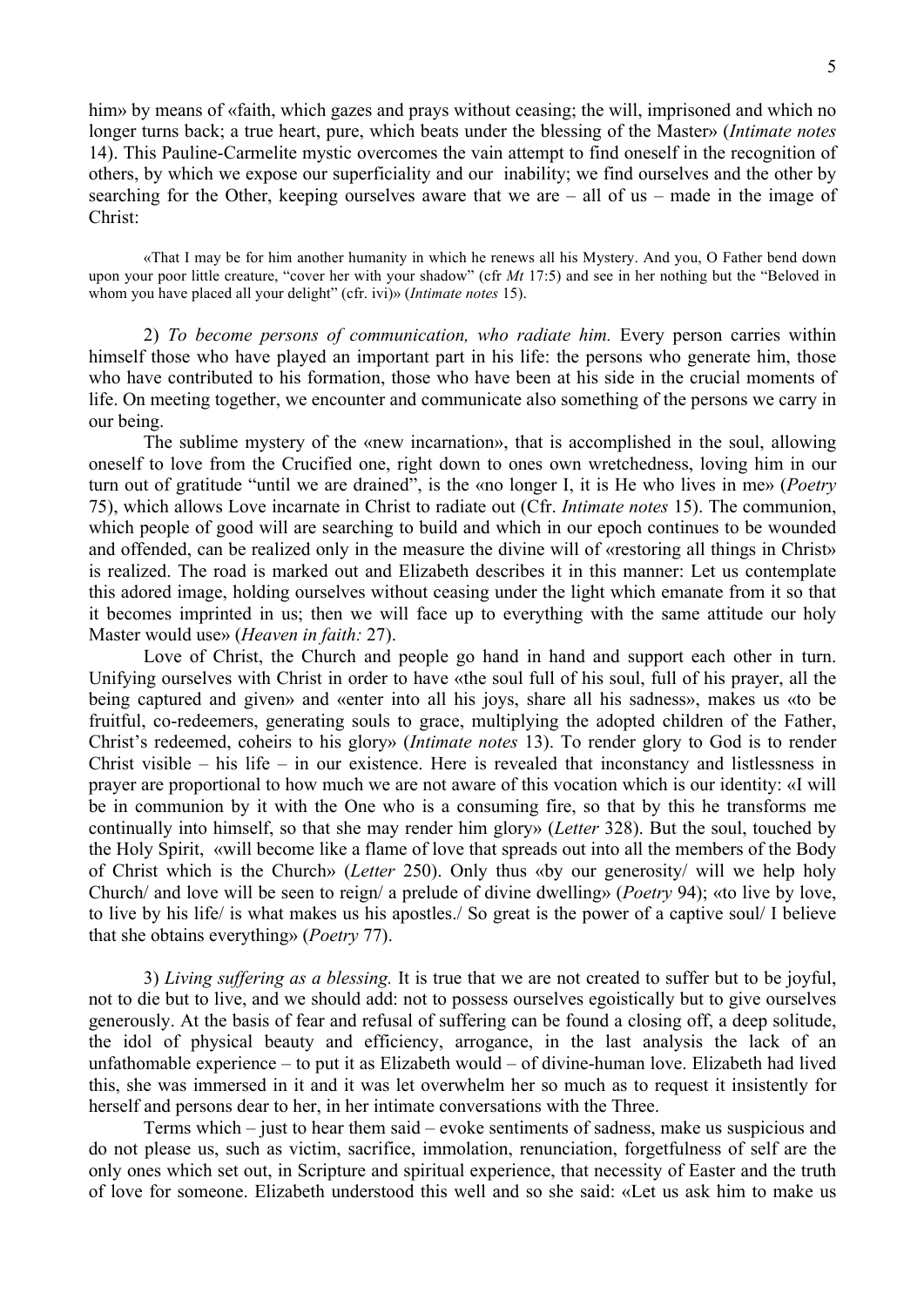true in our love, that is to transform us into victims of sacrifice, since it seems to me that sacrifice is no other than to translate love into action» (*Letter* 250). For this, it is a source of happiness to think «that the Father has predestined me to be conformed to his crucified Son» (*Letter* 324).

The Eucharist is a sacrament of communion, a banquet of heaven, a joyful feast because someone has been immolated, sacrificed, annihilated for us. We can then perceive the theologicalspiritual centering of expressions such as the following and the beauty of the Eucharistic perspective that opens: «Adored Master, you search for a host/ and in your charity want/ because you dream that there rise up to the Father/ sacrifice and adoration» (*Poetry* 91).

Peace and repose are not born from the absence of problems and sufferings, but when you «know how to appreciate the happiness of suffering and see in it the revelation of "immense love" (*Ep* 2:4) of which St Paul speaks» (*Letter* 323 bis); if «pain is the revelation of love» it becomes precious and blessed and can become «my favourite dwelling place, it is there that I find peace and repose, there where I am sure to meet my Master and to live with him» (*Letter* 323). Because of this, a Christian should not have any other ideal than that of «being transformed into Jesus crucified» (*Letter* 324): by discovering that Christ dwells in pain, she will receive strength in the painful and frustrating happenings in life. So in the light of eternity, sacrifices, struggles, troubles are reasons for joy, not for sadness (cfr. *Heaven in faith:* 30); the secret is to learn to take refuge always «in the prayer of the Master; on the cross he saw you, prayed for you and that prayer and this prayer is eternally alive and present before the Father and this will save you from your suffering» (*Letter* 324).

Suffering, from being a "proof" of the lack of love, becomes an "echo" of divine life which knocks to enter into the heart and shed light on humanity. In the most painful sickness he becomes signs of hope for those who stand beside us and the one who suffers without hoping, if we live the sickness as the mystery of Christ dead and risen from the dead, who celebrates his Mass with his disciple (cfr. *Letter* 309).

4) *Time is redeemed.* The light of eternity gives the correct perspective on reality because, giving to life the sense of a good origin and end, it places them within a process in which the single happenings are made relative and redeemed by a process of receiving absolution that would make them break open, overloading them with expectations. At the same time, the fulness of personal being is being prepared by all the choices we make, the actions we commit, the words we utter: «life is such a serious thing: every minute is given to us to "take root" even more in God» (*Letter* 333) and to arrive at resembling in life the divine model, in a union always more intimate with Him.

The Trinity «desires to have us with itself, not only in eternity, but now in time, which is eternity commenced and yet always in becoming» (*Heaven in faith*: 1). What should we do so that this process happens in us? The secret is «to forget about yourself, to abandon yourself, not to rely on yourself, to look only at the Master, look only to him, to receive in the same way that joy or pain come directly from his love» (*Letter* 333).

In this contemplative dimension it becomes possible to read happenings, from the smallest to the greatest, as an expression of the Father's will – as Christ did –, so that for those who believe «every circumstance, every happening, every suffering as every joy is a sacrament» (*Heaven in faith:* 10). In everything it is possible to communicate with him, reality becomes meaningful, events become connected, points come together allowing us to see into a beautiful texture, wise, suitable for our own human growth. If the eternal Word has entered into reality and is united in some manner to every person, then «through everything I can, right from this earth,/ contemplate him in the light of faith/ [. . . ] unite myself to him, touch him with faith» (*Poetry* 91).

Elisabeth had learnt this in the long wait to enter the monastery, which favored an interiorization of the place of contemplation and of union with God, so as to live it in mundane circumstances, being concentrated on what was essential in the vocation and Christian witness: the realities of faith, the realism of the divine will, the presence of God in the midst of daily events.

It is no longer possible to experience that "there is not enough time", or have experience that what we are doing is draining our life away, because we do not find any meaning or because it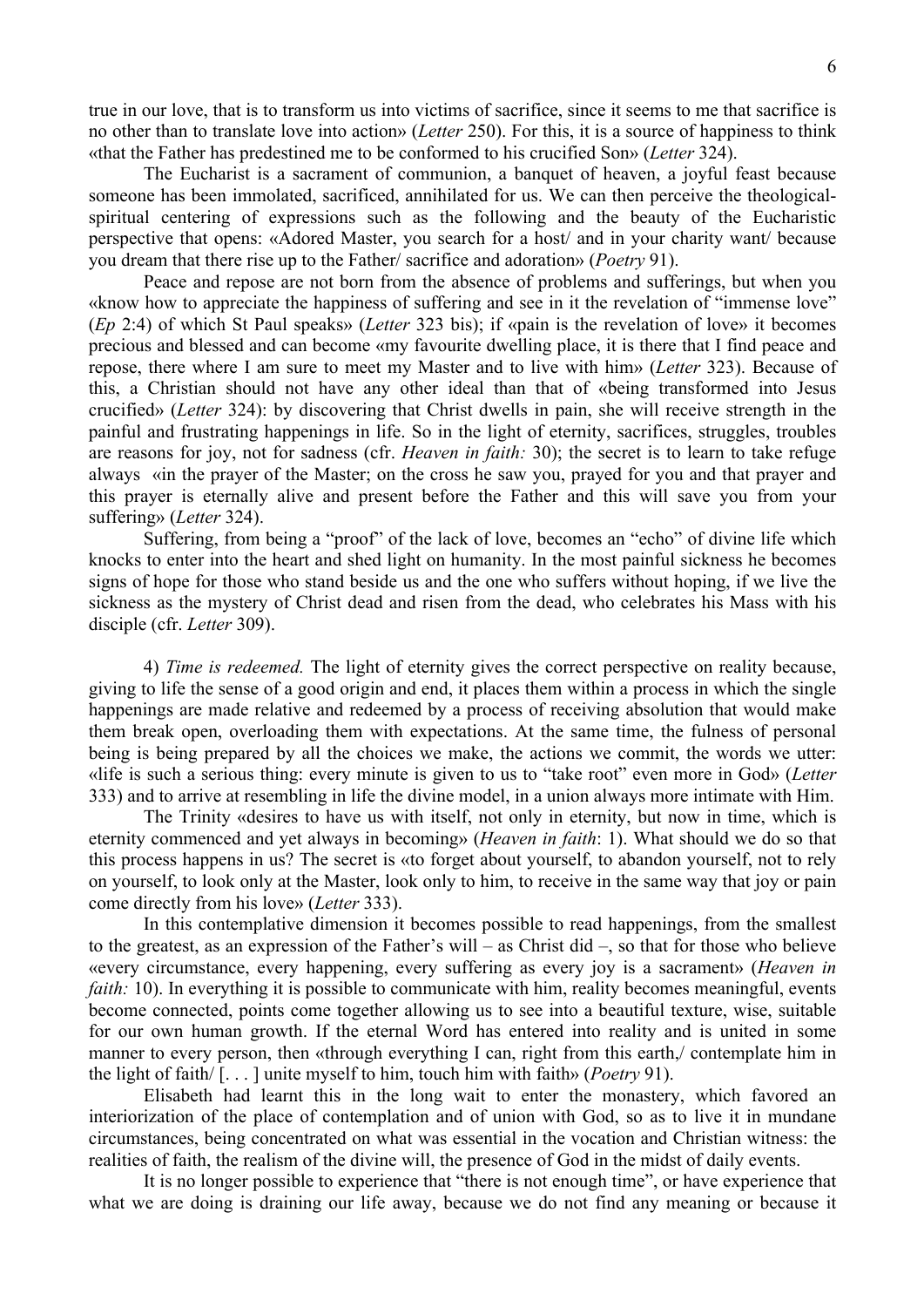represents an escape from ourselves. Faith, if we have not tamed it, keeps us awake, attentive to gather God's graces which cross our path every day, gathered «in the light of his creative word, in that faith "in the excess of his love" (*Ep* 2:4) which enables God to fill the soul "*according to its capacity*" (*Ep* 3:19)» (*Heaven in faith:* 34).

5) *To live "from within", grateful and connected to true life.* Sanctity is to live «in contact with him in the depths of an unfathomable abyss, *from within*» (*Heaven in faith:* 32). "From within" is the expression which sums up the charism and eternal mission of Elizabeth of the Trinity: to live in relationship with God, the mystery of the Church, friendships, activities, the worries of existence, the events or ones own era, deliberately and tenaciously within the most strict union with the Word incarnate, crucified and risen, who is being given constantly to every creature. Dwelling within the Mystery of faith corresponds to passing from ones own ego to the shore of the divine ego and the consequent opening out of life's horizon and view; to be consolidated in faith is the only thing necessary for our life, since it allows us to «not act except under the great light of God, never according to impressions and imagination» (*The greatness of our vocation:* 11). It is the experience of heaven upon earth, of the realism of divine life in the communion of saints, of perceptible realization – already present, even if not yet in fulness – of the words of truth and life that revelation hands over to us as our luminous inheritance as children of God.

Praying to be entirely present in the adored Trinity, awake in faith and abandoned to its creative action, Elizabeth desired that «ever instant carry me deeper into the depth of your Mystery» (*Intimate notes:* 15); to live "from within" means to rest your being totally in the Trinity, «God wholly love»: this intimacy «has been the beautiful sun shining on my life, making it an anticipated heaven; it is what sustains me today in suffering» (*Letter* 333). If we permit infinite beauty to imprint itself on us it is possible, even in a world where «everything is contaminated», to be persons «beautiful with his beauty, luminous with his light» (*Letter* 331), who grow in gratitude and always share in the joy of God's children (cfr. *The greatness of our vocation:* 12), capable of catching a reflection of his beauty and love in nature and persons.

A healthy relationship with creation entails «the recognition of our errors, sins, faults and failures, and leads to heartfelt repentance and desire to change» (*Laudato si'*: 218), by recognizing gratefully that the world is a gift received from the Father's hands. This recognition propels us to act with spontaneity and respect, without surprise towards whatever actuality, aware that all beings form together a wonderful universal communion. The world «is not contemplated from without but from within, conscious of the bonds with which the Father has united us to all beings» (*ivi*, 220), secure that «Christ has taken unto himself this material world and now, risen, is intimately present to each being, surrounding it with his affection and penetrating it with his light» (*ivi*, 221). Thanks to the sacraments – particularly in the Eucharist – in which nature is assumed into God and transformed into mediation, «we are invited to embrace the world on a different plane» (*ivi*, 235) than that of profit and exploitation. It is extraordinary the agreement between Elizabeth and Pope Francis, who aims at laying the foundation of an integral ecology:

«The Lord, in the culmination of the mystery of the Incarnation, chose to reach our intimate depths through a fragment of matter. He comes not from above, but from within, he comes that we might find him in this world of ours. In the Eucharist fulness is already achieved; it is the living centre of the universe, the overflowing core of love and of inexhaustible life. […] The Eucharist joins heaven and earth; it embraces and penetrates all creation. The world which came forth from God's hands returns to him in blessed and undivided adoration» (*ivi*, 236).

#### **Mary, a model of listening which makes fruitful**

«Recollect yourself, within your soul/ the mystery is fulfilled./ Jesus, Splendour of the Father,/ has taken flesh in you./ With the Virgin Mother/ clasp your Beloved/ he is in you» (*Poetry* 86). Mary is the creature who cannot be related but only contemplated, because she has penetrated in a unique way the mystery of Christ; her help can be invoked, we can learn from her how to guard the gift, by placing oneself in her maternal hands: «This Mother of grace will form my soul so that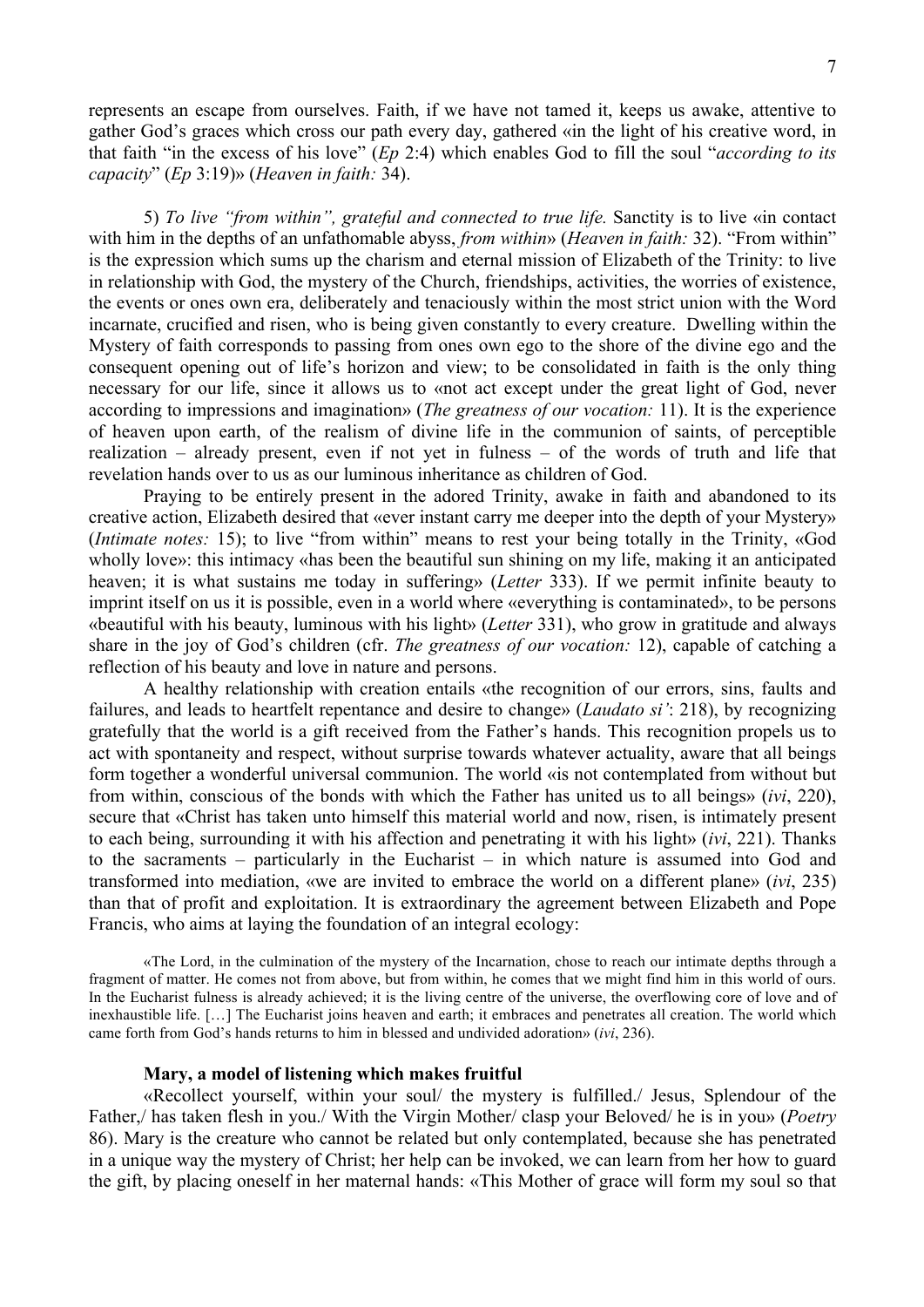her tiny daughter may be a "radiant", living image of her first born, the Son of the Eternal one, he who was the perfect praise of glory of his Father» (*Last retreat:* 2).

In her everything happens within and for this reason she is the model of the disciple who allows himself to be reached and transformed by the living Word of the Father, remaining docile to the creative action of the Spirit; Mary, that disciple of her Son, teaches us to adore in silence, to suffer and stand beneath the cross, to contribute to the work of redemption; humble, free from oneself, forgetful of self, full of charity and ready to hasten to help, always recollected «within herself with the Word of God» (Last retreat: 40). Elizabeth had a deep admiration for the Virgin Mother, displayed wonderment at her humble greatness, which had made heaven open, the one in whose womb the Three were able to find in their creature a dwelling place (cfr. *Poetry:* 79):

«Think what ought to be in the soul of the Virgin when, after the Incarnation, she possessed in herself the Word incarnate, the Gift of God. . . In what silence, in what recollection, in what adoration she must have buried herself in the depth of her soul to clasp that God whose Mother she was» *(Letter:* 183).

Mary is the intrepid witness to an enormous event; which took place in the strength of silence which made her capable of listening deeply, who consented to the Spirit imprinting in her the eternal Son: she teaches us how to prepare «a very calm dwelling place in our soul, in which always resounds the canticle of love, of thanksgiving» (*Letter* 165); she tells us how to listen: «Make it so that I listen to you always,/ unchangeable in my faith,/ that in everything I adore you/ and live only for you» (*Poetry* 88). The passion to listen to him is a taste for harmony, a capacity to be in tune with the soul of Christ, aware that He «has so many things to tell us» (*Letter* 164). In fact, like Mary we too are «at One» with the Lord, who gives himself to us and dwells in our soul. From this arises the need for silence, which is so difficult to reach, «in order to listen to him always and to penetrate deeper and deeper into his infinite being; identified with Him who loves, she found him everywhere, she saw him shining in everything» (*Letter* 133). In the person is born a praise without end, an adoration of the gift of God that increases charity and the passion to make Christ known, to the point that "praise of glory" becomes the new identity:

«A praise of glory is a soul who dwells in God, who loves him with a pure and disinterested love, without looking for herself in the sweetness of this love; who loves him beyond all his gifts and also when none have been received; [. . .] she is a soul of silence which is held like a lyre under the mysterious touch of the Holy Spirit, so that he makes divine harmonies come out of it; she is a soul who gazes at God in faith and simplicity, she is a mirror that reflects in everything that which he is; she is like a fathomless abyss in which he can run, expand himself; [. . .] in the end a praise of glory is always occupied in thanksgiving. All her actions, her movements, her thoughts, her aspirations, while they make her take root more deeply in love, are like an echo of the eternal *Sanctus*» (*Heaven in faith* 43).

#### **Conclusion**

Elisabeth of the Trinity is a precious gift for us and for the Church in this age marked by crises of identity, depression, indifference, unrestrained yearnings, defacement of nature and manipulation of what is human. She gives in a strong, beautiful and convincing manner witness to the realism of the truths in which we believe and she helps us to grasp that, if we do not recover the eschatological dimension of our faith, this loses effectiveness and becomes useless, without biting and transforming strength.

We know what is her mission, what she is doing, in what she requests us to collaborate, with ardent and thankful love to the Trinity:

«In heaven my mission will be to attract souls, helping them to come out of themselves to cling to God in a wholly simple and loving manner and to keep them in this great interior silence, which allows God to imprint himself in them, to transform them into himself» (*Letter* 335).

Let us thank her for the words written in her last letter that, knowing her heart, we know are also directed to us: